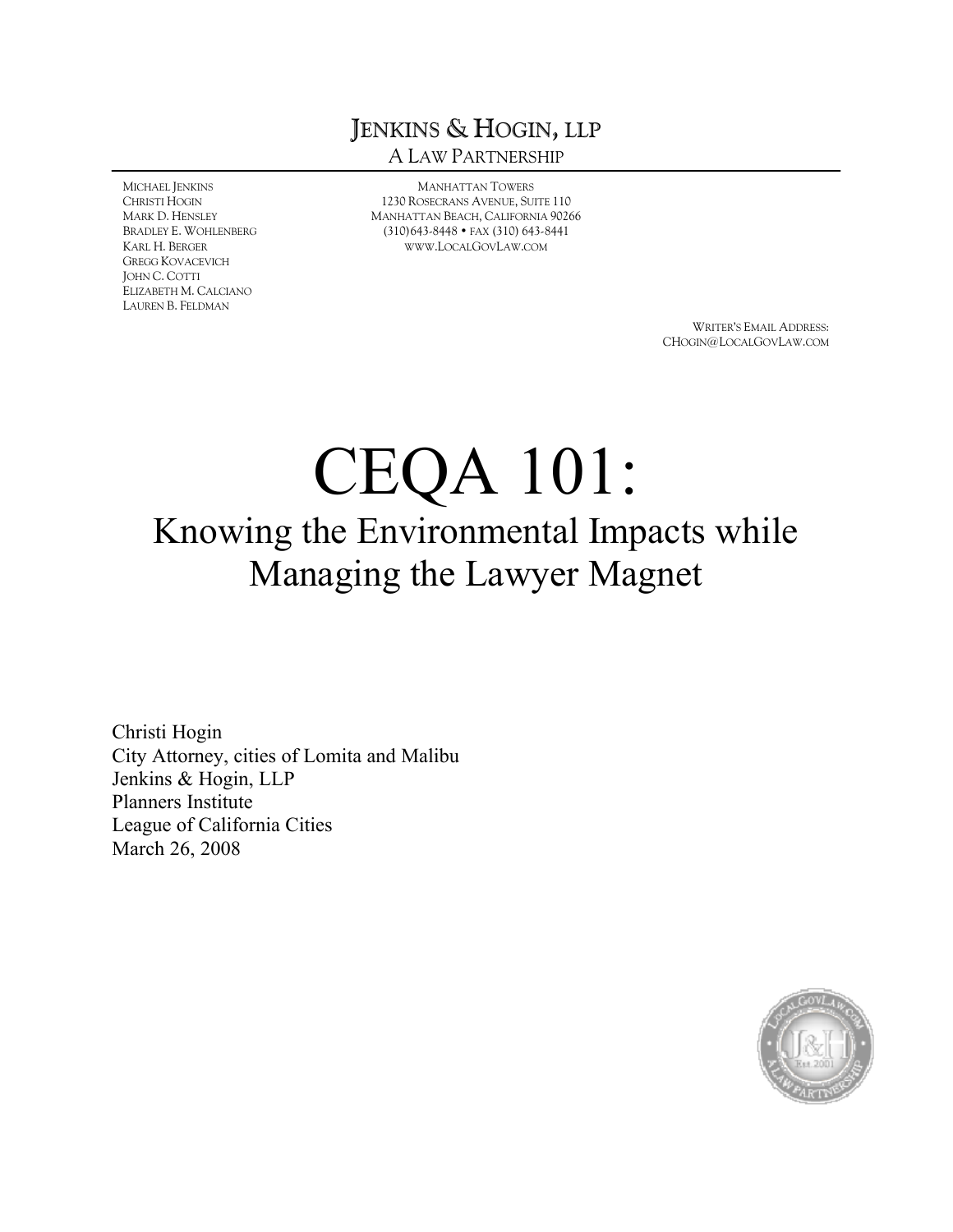The California Environmental Quality  $Act^1$  (CEQA) is like a lawyer magnet. Most cities at one time or another have experienced the barrage of lawyer letters, replete with citation to court decisions, arguing opposite conclusions based on the same facts. You do not need a law degree to understand CEQA and satisfy its objectives. As someone who has read thousands of pages of lawyer letters, legal briefs and court decisions, I have lived to tell that courts understand that the primary purpose of CEQA is to assure that decision makers are informed about the potential adverse impacts to the environment of their decision *before* they make their decisions to approve a project.<sup>2</sup> If you undertake your environmental review pursuant to CEQA with the central purpose of assuring that decisionmakers are well-informed about the potential environmental impacts of an approval, you are unlikely to lose your way through the CEQA maze.

The "maze" consists of the statute itself, the state CEQA guidelines, the decisions of the courts and the local guidelines. <sup>3</sup> However, navigation is relatively

<sup>2</sup>The legislature specifically cautioned the courts not to interpret CEQA to impose procedural or substantive requirements beyond those explicitly stated in CEQA or the state CEQA Guidelines. Pub. Res. Code § 21083.1.

<sup>3</sup>Cities must adopt local procedures to evaluate proposed projects and administer the city's responsibilities under CEQA. 14 Cal. Code Regs. § 15022. The local guidelines must be consistent with CEQA and the state CEQA Guidelines. *See* Pub. Res. Code § 21082; 14 Cal. Code Regs. § 15022.

Page 1 of 8



<sup>1</sup> Public Resources Code § 21000 et seq. *See also* 14 Cal. Code Regs. § 15000, *et seq.* The Secretary of the California Resources Agency has adopted comprehensive regulations governing the requirements of CEQA When interpreting CEQA, courts must accord "great weight" to the state CEQA Guidelines unless clearly unauthorized or erroneous. *Laurel Heights Improvement Association v. Regents of the University of California*, 47 Cal. 3d 376, 391 n.2 (1988).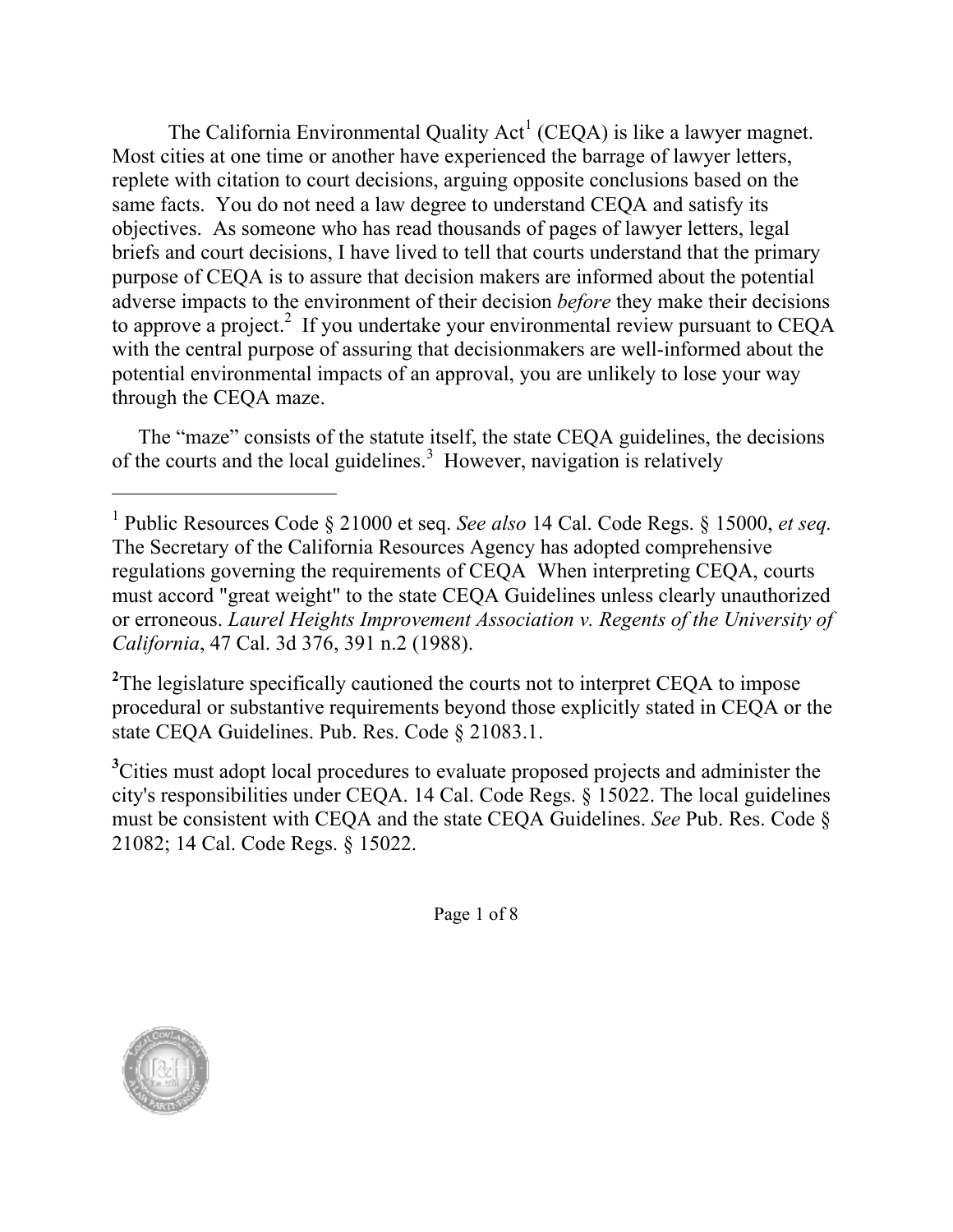straightforward when approached systematically. The first question is always: Does CEQA apply?

## **1. DOES CEQA APPLY?**

Unless exempt, all "discretionary projects" proposed to be carried out or approved by a city must receive environmental review pursuant to CEQA. Pub. Res. Code § 21080(a). Discretionary projects are those which require the exercise of judgment or deliberation, as opposed to merely determining whether there has been compliance with applicable laws and regulations. 14 Cal. Code Regs. § 15357; *see also* 14 Cal. Code Regs. § 15369. "Ministerial projects" involve a governmental decision requiring little or no personal judgment by the public official and are exempt from CEQA. Pub. Res. Code § 21080(b)(1); 14 Cal. Code Regs. § 15369. Beware though, even approvals which ordinarily are ministerial, such as the issuance of building permits, can become subject to CEQA if the city in effect exercises discretionary control over the project. *Friends of Westwood, Inc. v. City of Los Angeles*, 191 Cal. App. 3d 259 (1987).

The definition of "project" for the purposes of CEQA is very broad. "Project" means any activity which has the potential to cause a direct or reasonably foreseeable indirect physical change in the environment, and which is any of the following: (1) activities directly undertaken by a public agency; (2) activities which receive financial assistance from a public agency; and (3) activities involving the issuance of a lease, permit, license, or other entitlement for use by a public agency. Pub. Res. Code § 21065; 14 Cal. Code Regs. § 15378(a). Legislative actions such as general plan amendments, zone changes, and annexations may ultimately lead to physical environmental changes and therefore are "projects" for the purposes of CEQA. 14 Cal. Code Regs. § 15378(a)(1); *Bozung v. Local Agency Formation Commission*, 13 Cal. 3d 263, 279 (1975). "Project" includes a legislative body submitting an initiative measure to the voters that may lead to voter approval of the project. However, a citizen-sponsored initiative, or a city-sponsored initiative that will not lead to voter

Page 2 of 8

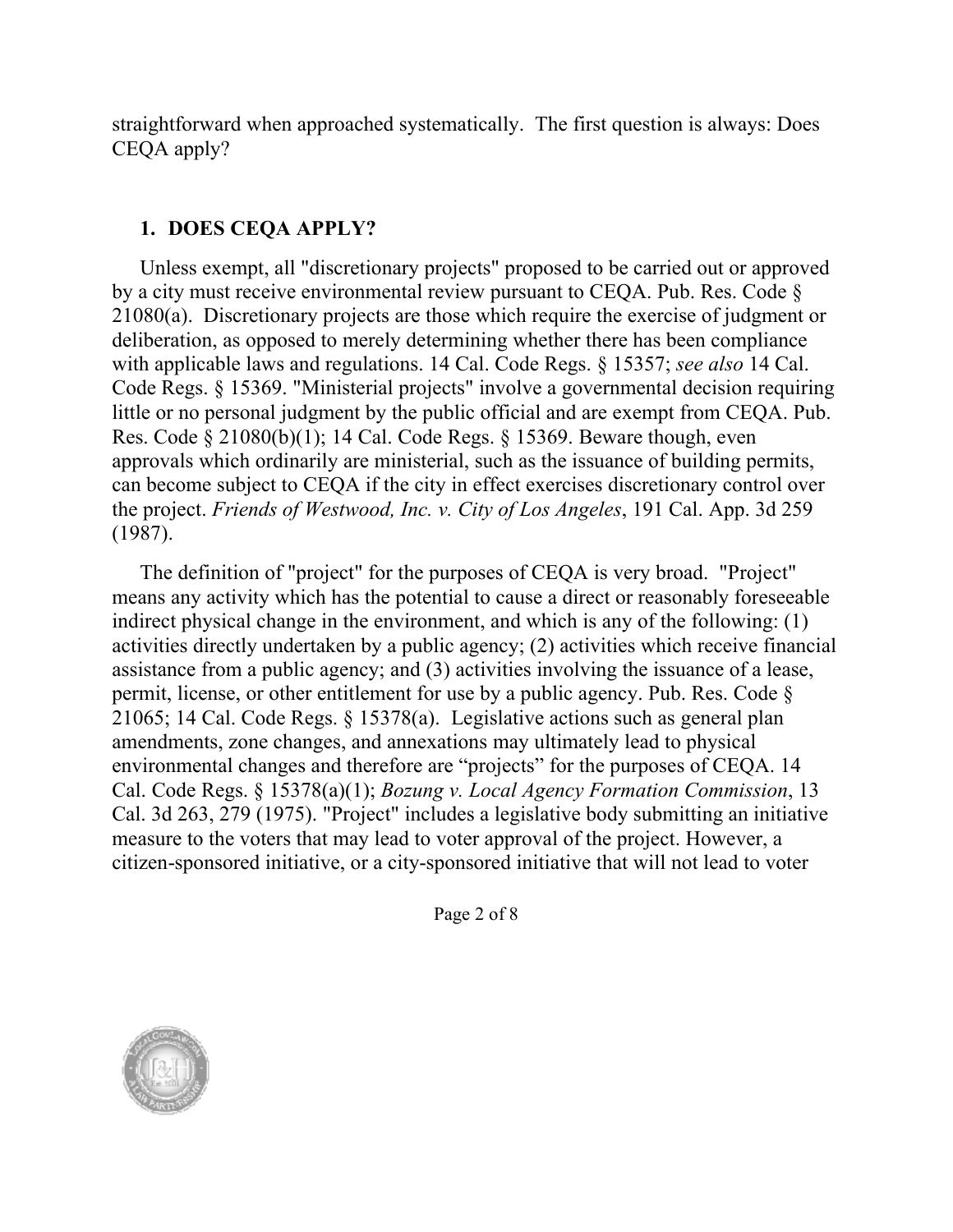approval, is not a "project." *Friends of Sierra Madre v. City of Sierra Madre*, 25 Cal. 4th 165, 105 Cal. Rptr. 2d 214 (2000); 14 Cal. Code Regs. § 15378(b)(3).

There are two types of exemptions under CEQA, exemptions set forth in the statute itself and those determined by the Resource Secretary to be in a category of projects which generally may be assumed not to have an adverse environmental impact. Statutory exemptions are hard and fast; categorical exemptions are more akin to rebuttable presumptions.

Statutory exemptions are found in the Public Resources Code. *See* Pub. Res. Code § 21080(b) and §§ 21080.01 through 21080.33 as well as §§ 21159.21 through 21159.23; 14 Cal. Code Regs. §§ 15260 through 15285 (further describing statutory exemptions). *See also* Gov't Code § 12012.45(b)(1)(C) (exempting execution of an intergovernmental agreement between a tribe and a county or city negotiated pursuant to a tribal-state gaming compact).

Projects which are disapproved are not subject to CEQA review. Pub. Res. Code § 21080(b)(5); 14 Cal. Code Regs. § 15270. *See also Main San Gabriel Basin Watermaster v. State Water Resources Control Board*, 12 Cal. App. 4th 1371 (1993). A city may disapprove a project on the merits without regard to the initiation or completion of CEQA procedures. 14 Cal. Code Regs. § 15270(b). When you think about this it makes perfect sense because, as discussed earlier, the purpose of CEQA is to inform decisionmakers of the potential adverse environmental consequences of a decision. A decision to deny a project necessarily avoids any impacts the project might have had.

The categorical exemptions are found in the State CEQA guidelines. These are the categories of projects that the Secretary of the Resources Agency has determined that under normal circumstances will have no significant effect on the environment and would thus be exempt from CEQA. Pub. Res. Code § 21084. These categorical exemptions are listed in 14 Cal. Code Regs. §§ 15300 through 15333.

However, even if a project falls within one of the classes of projects described in the state CEQA guidelines, the categorical exemptions do not apply to projects

Page 3 of 8

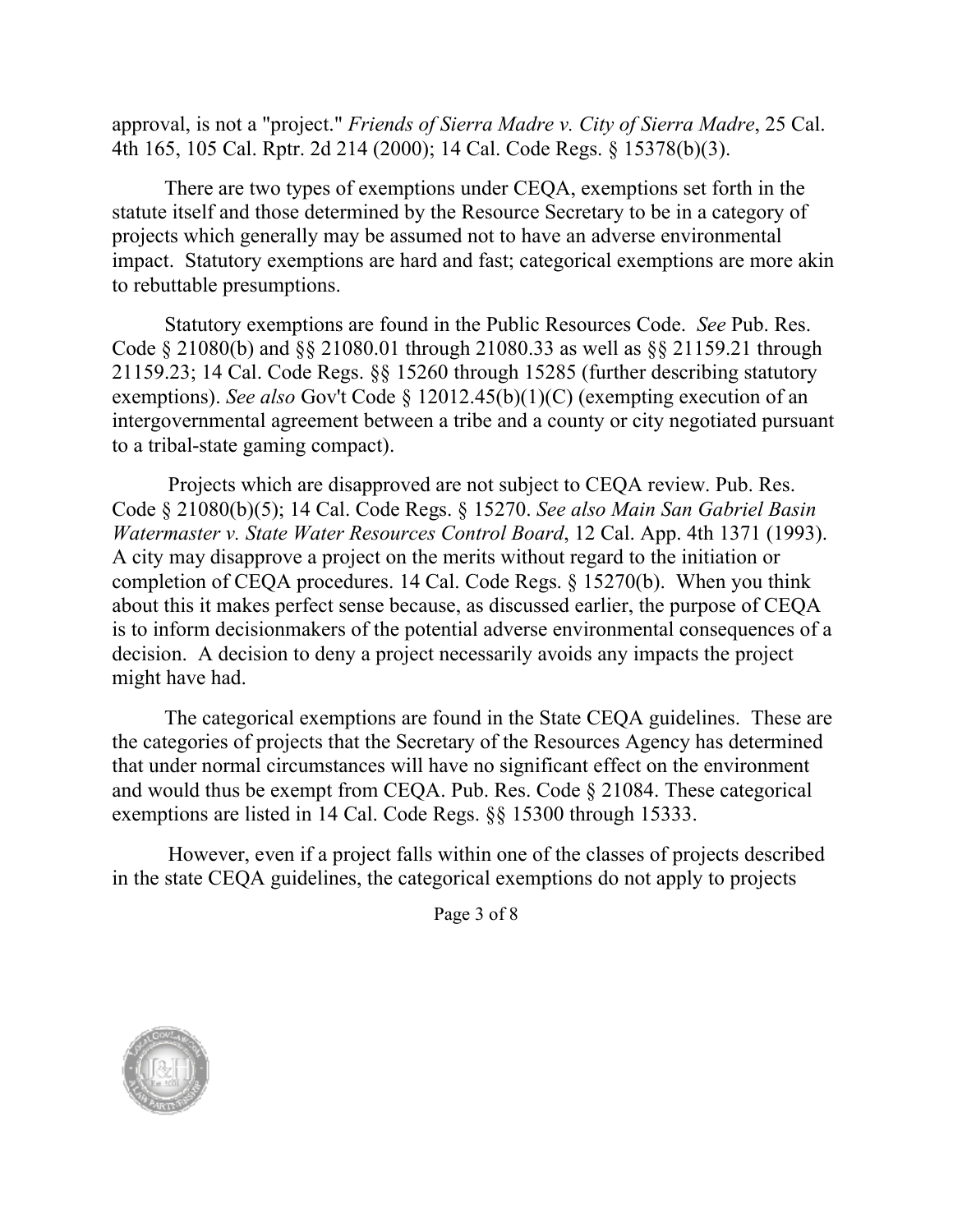located in a sensitive environment, projects involving significant cumulative impacts, projects which may have a significant environmental impact due to unusual circumstances, projects which adversely affect scenic highways, projects which cause substantial adverse changes to designated historical resources, and projects which are located on properties included on the State Secretary for Environmental Protection's list of hazardous waste sites. *See also* Cal. Pub. Res. Code §§ 21084(b), (c), (e), 21084.1. Accordingly, a preliminary assessment of whether the project is truly categorically exempt is required.

In addition to the listed statutory and categorical exemptions, the CEQA guidelines have a catch-all category called the "common sense" exemption. CEQA does not apply to projects where the lead agency determines "with certainty that there is no possibility that the activity in question may have a significant effect on the environment." 14 Cal. Code Regs. § 15061(b)(3); *Martin v. City and County of San Francisco*, 135 Cal. App. 4th 392, 403 (2005) (citing this "common sense" exemption in support of conclusion that alterations to the interior of a private residence, which have no significant effect on the public environment, are not subject to CEQA).

Whenever relying on an exemption, especially a common sense exemption, it is good practice to draft a memo for the file documenting how you reached the conclusion that the project was exempt and always file a notice of exemption after approval of the project in order to trigger the applicable statute of limitations.

## **2. Negative Declaration or Environmental Impact Report?**

If a project is not exempt from CEQA, unless an EIR is definitely required, the city must prepare an initial study to determine whether the project will have a significant effect on the environment. *See* 14 Cal. Code Regs. § 15063. An initial study is exactly what it sounds like, an initial examination of the project description in light of the existing environment. Its purpose is to evaluate whether an EIR is required and determine the project's significant environmental impacts to be evaluated in the EIR. 14 Cal. Code Regs. § 15063(c). The initial study may also reveal modifications to the project that would mitigate potential adverse environmental impacts to the project as

Page 4 of 8

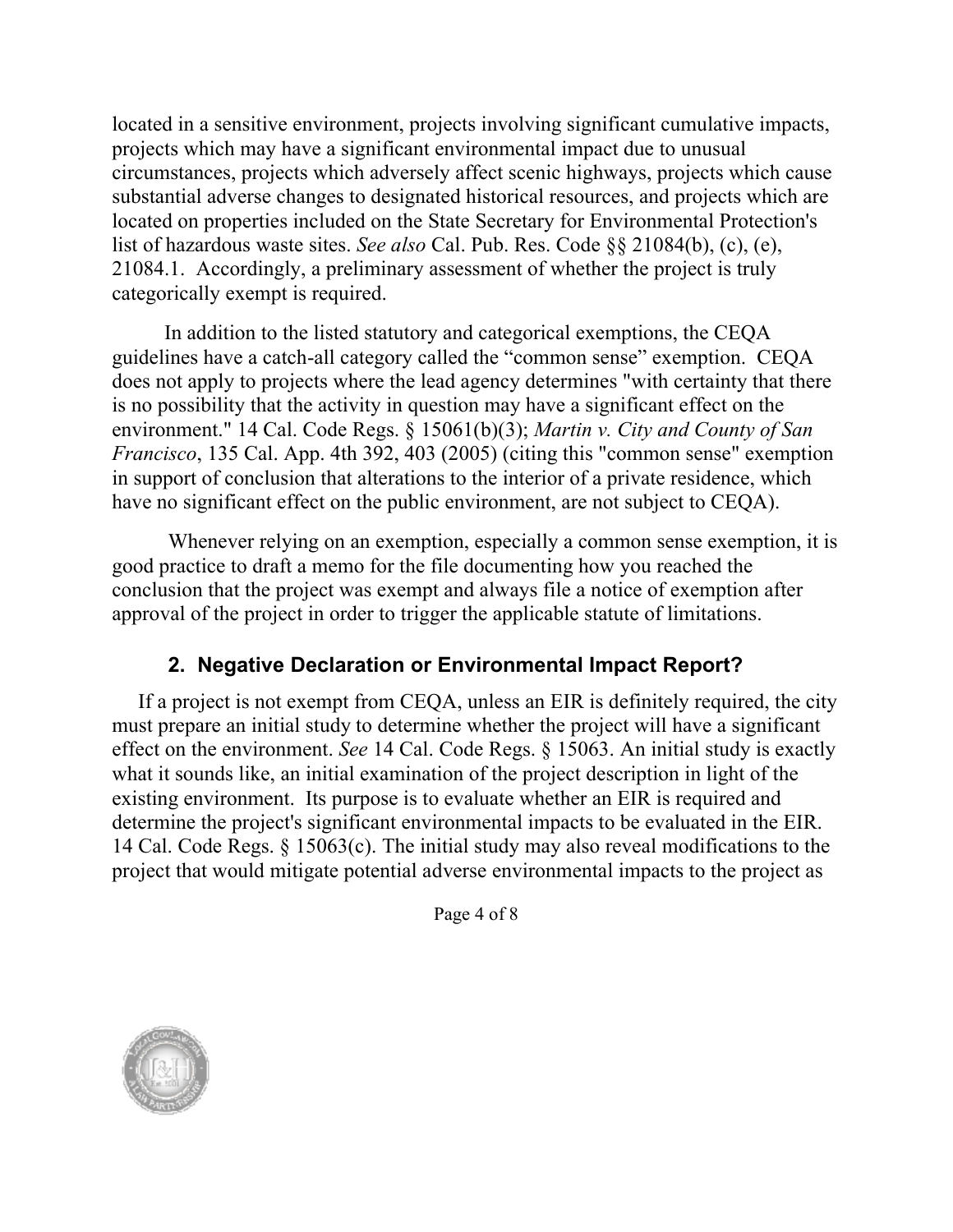proposed and thus alleviate the need for an EIR. 14 Cal. Code Regs. § 15063(c)(2). Appendices G and H to the state CEQA Guidelines contain an "environmental checklist form" which meets the requirements for an initial study and should be used. The initial study must be completed within 30 days after an application is accepted as complete, unless this deadline is extended for up to 15 days with the applicant's consent. 14 Cal. Code Regs. § 15102.

If on considering available information in connection with the initial study the city determines that a "fair argument" can be made that the project as proposed may have a significant adverse impact on the environment, the city is required to prepare an EIR. The "fair argument" must be supported by "substantial evidence." Substantial evidence is facts, testimony or information that a reasonable person would rely on to tend to prove or disprove a conclusion and the fact finder reasonably determines in credible.

"Significant effect on the environment" means a substantial or potentially substantial adverse change in the physical conditions within the area affected by a project. 14 Cal. Code Regs. § 15382. For certain types of impacts, a mandatory finding of significance is required. 14 Cal. Code Regs. §§ 15064.5, 15065. Usually, however, the determination of significance is based on thresholds of significance adopted by the city with guidance from the city's general plan or the city's best judgment considering the whole record. 14 Cal. Code Regs. §§ 15064(b), 15064(f).

A "negative declaration" is the conclusion that, following an initial study, no substantial evidence before the city supports a fair argument that the project may have a significant impact on the environment. Pub. Res. Code  $\S 21080(c)(1)$ , (c)(2); 14 Cal. Code Regs.  $\S 15070(a)$ . A "mitigated negative declaration" is the conclusion that, although the initial study identifies potentially significant impacts of the project as originally proposed, revisions made to the project clearly reduce impacts to a level of insignificance and therefore there is no substantial evidence to support a fair argument that the revised project may have a significant adverse environmental impact. There must be no substantial evidence that the project, as revised, would have a significant effect on the environment. Pub. Res. Code  $\S 21080(c)(2)$ .

Page 5 of 8

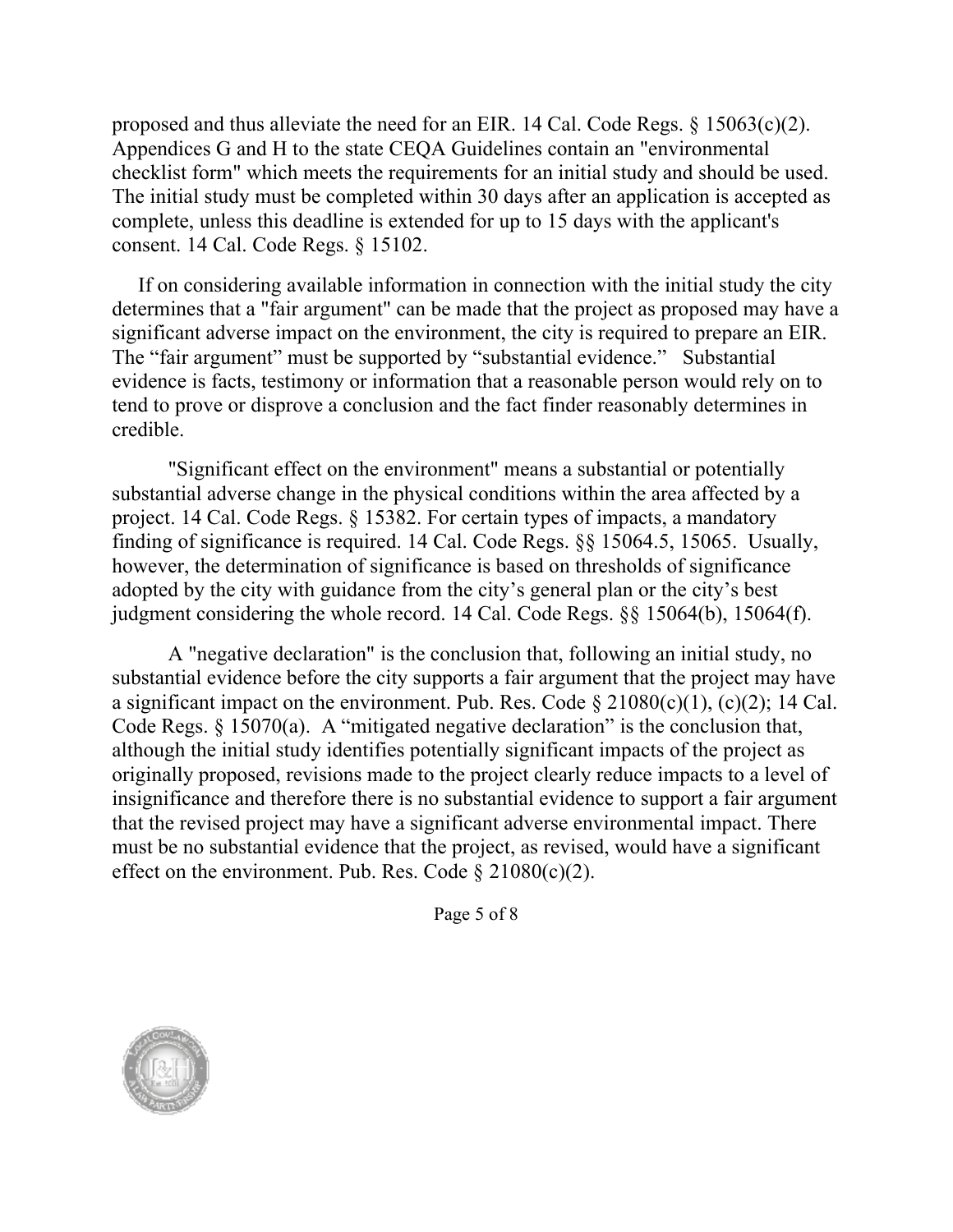A negative declaration must contain: (1) a description of the project; (2) the location of the project; (3) a proposed finding that the project will not have a significant environmental impact; (4) a copy of the initial study documenting reasons to support the finding; and (5) mitigation measures, if any, incorporated into the project. 14 Cal. Code Regs. § 15071. A proposed negative declaration must be circulated for public review and must be recirculated if the document is substantially revised after it has been circulated, but before adoption. *See* 14 Cal. Code Regs. § 15073.5.

Before a city may approve a project, it must consider the proposed document together with any comments received during the public review process. The conclusion in the document must reflect the city's independent judgment and analysis. 14 Cal. Code Regs. § 15074(b).

If, on the other hand, the initial study identifies substantial evidence that supports a fair argument that the project may result in a significant adverse impact, an EIR must be prepared. Substantial evidence of impacts requiring an EIR must consist of factual information or expert opinion rather than speculation, unsubstantiated opinion or clearly inaccurate information. Pub. Res. Code §§ 21080(e), 21082.2(c); 14 Cal. Code Regs. § 15064(f)(5). EIRs are expensive and time-consuming. Project proponents often make the mistake of trying to persuade the project planner that the record does not contain substantial evidence. From experience, this effort generally is fruitless. The standard for when an EIR is required is low. The statute is designed to *favor* the preparation of EIR. Remember that CEQA is primarily about gathering information and facilitating well-informed decisionmaking. Thus, litigation over whether an EIR should have been required after months of processing an application based on inadequate environmental review is likely to result in the loss of more time and money than would have resulted from preparation of an EIR. When evaluating a record in connection with an initial study, project planners should always use their independent judgment, rely on substantial evidence, but favor more environmental review over less whenever there is doubt.

Page 6 of 8

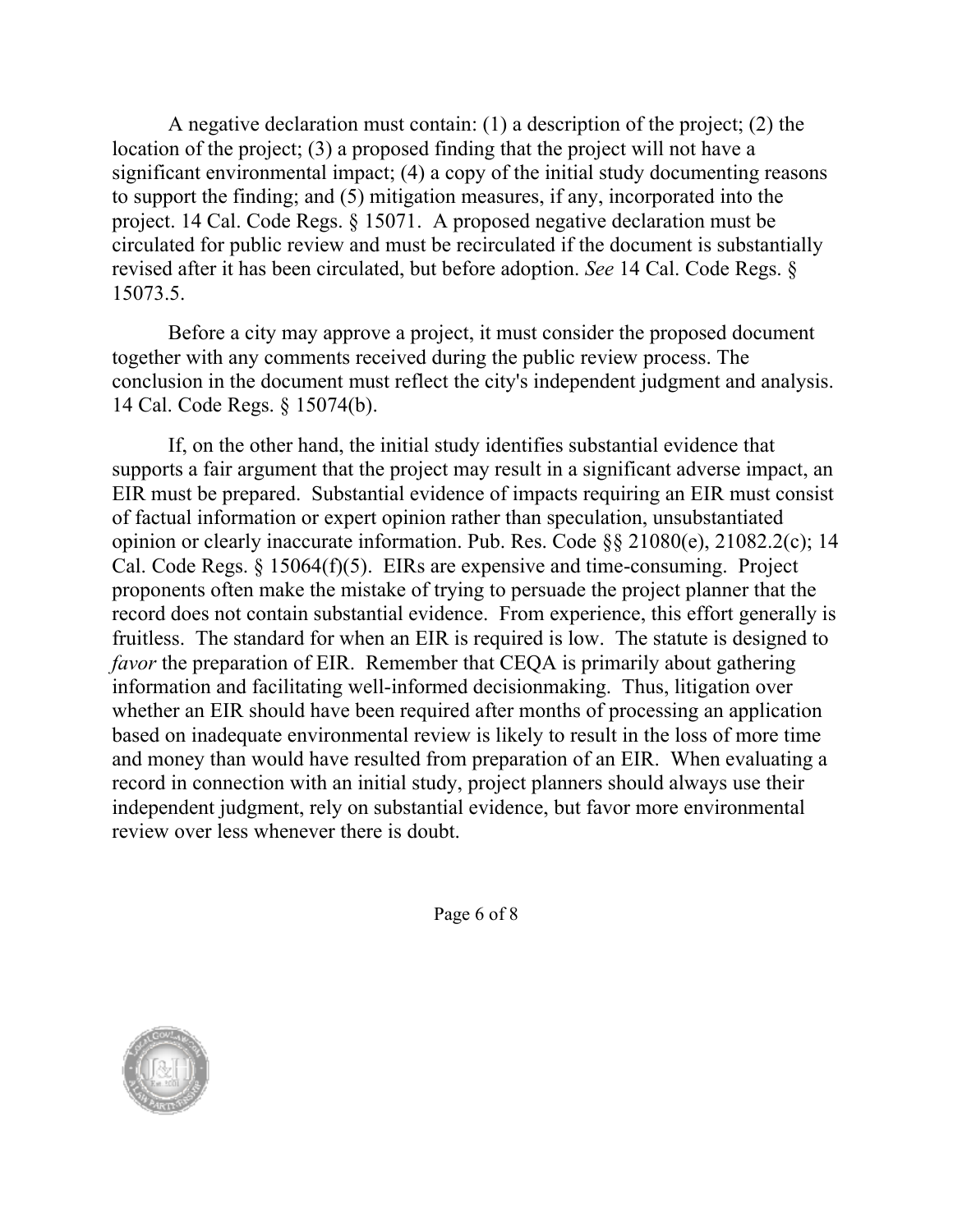An EIR must contain a description of the physical environmental conditions at the project site and in the project vicinity as they exist at the time the notice of preparation is published or, if no NOP is published, then as it exists at the time the environmental analysis is commenced. This environmental setting is the "baseline" physical condition from which the city measures whether an impact is significant. 14 Cal. Code Regs. § 15125(a).

The state CEQA Guidelines set forth in detail the required contents of an EIR. *See* Cal. Pub. Res. Code § 21100; 14 Cal. Code Regs. §§ 15122 *et seq.* Generally, an EIR must: (1) accurately describe the proposed project; (2) identify and analyze each significant environmental impact expected to result from the proposed project; (3) identify mitigation measures to reduce those impacts to the extent feasible; (4) evaluate a range of reasonable alternatives to the proposed project; and (5) include a statement briefly indicating the reasons for determining that any effects on the environment are not significant and, thus, have not been discussed in detail. Additionally, an EIR must describe in a separate section any significant effects on the environment that cannot be avoided if the project were implemented and any significant effects on the environment that would be irreversible if the project were implemented. *See* Cal. Pub. Res. Code § 21100(b)(2). *See also* Cal. Pub. Res. Code § 21100; 14 Cal. Code Regs. §§ 15126, 15126.2, 15130, 15355.

An adequate EIR facilitates informed decisionmaking which takes into account the environmental consequences of a project. As I mentioned earlier, courts reviewing the adequacy of EIRs have not demanded perfection. Courts have upheld EIRs where the record reflects good faith effort at full disclosure.

A draft EIR is prepared and circulated to the public and affected public agencies for review and comments for a specified period of time (usually 30-45 days). Once all the comments are received, the city prepares written responses to the comments. The response to comments must provide reasoned, good faith analysis regarding all significant environmental issues raised in EIR comments. The final EIR consists of the draft EIR plus the responses to comments.

Page 7 of 8

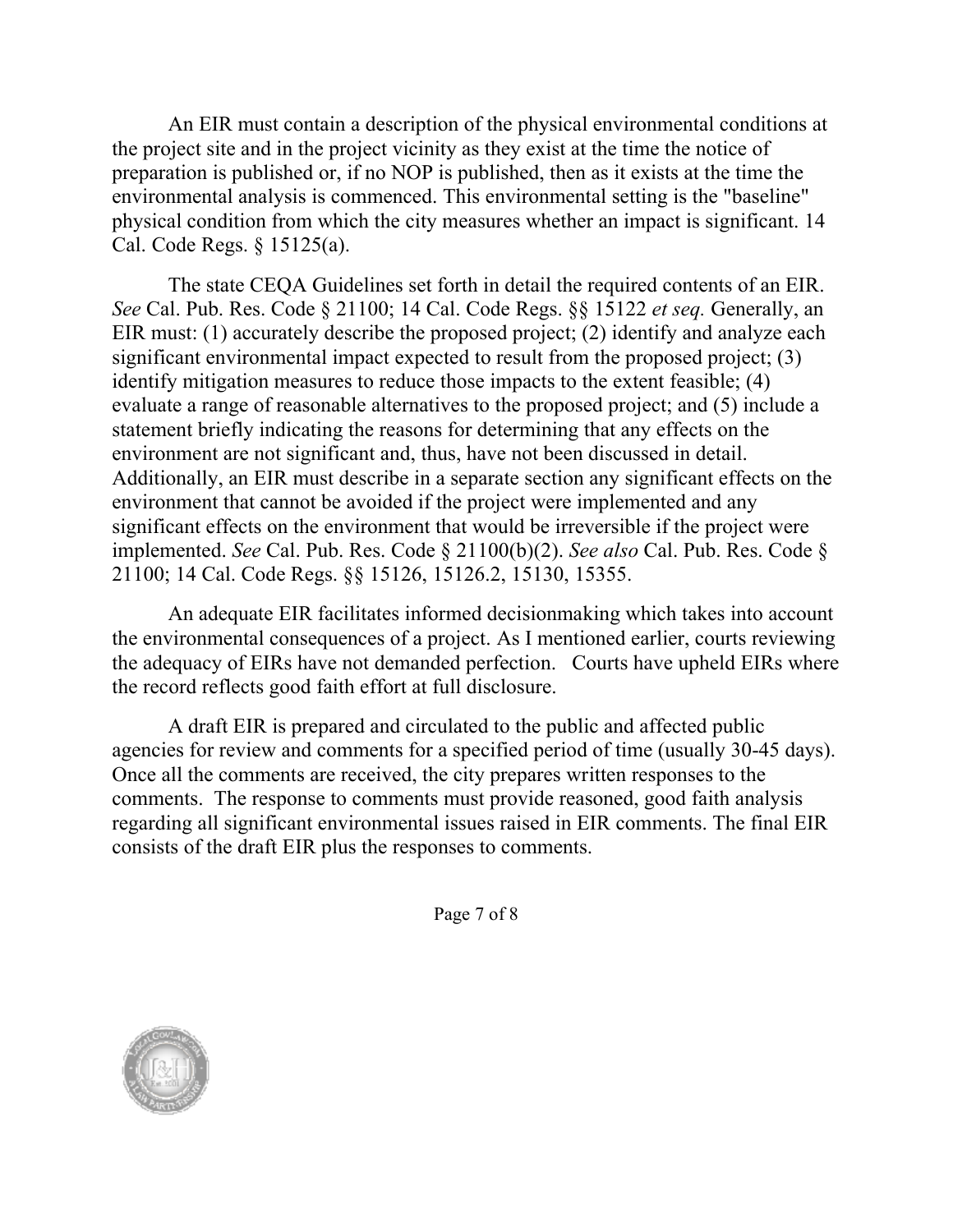When "significant new information" is added to an EIR after the expiration of the public comment period but before certification, the EIR must be recirculated for additional public comment. Pub. Res. Code § 21092.1; 14 Cal. Code Regs. § 15088.5. Recirculation is only required when the information added to the EIR changes the EIR in a way that deprives the public of a meaningful opportunity to comment on either a substantial adverse environmental impact of the project or a feasible project alternative or mitigation measure that would clearly reduce the impact and which is not going to be implemented.

The city must certify that the final EIR was completed in compliance with CEQA, was reviewed and considered by the decision-making body before project approval and reflects the independent judgment of the city. The City must also address each significant impact identified in the EIR and the impact of the project as a whole. For each significant environmental impact identified in the EIR, the city must find that the evidence supports one of three conclusions: (1) the impact has been mitigated to a level of insignificance; (2) mitigation measures are the exclusive responsibility of another public agency which has adopted or will adopt them; or (3) specific economic, social or other considerations make infeasible the mitigation measures or project alternatives identified in the final EIR. The city also must find, based on substantial evidence one of the following: (1) the project will not have a significant effect on the environment; or (2) the significant effects of the project have been eliminated or substantially lessened when feasible and the remaining significant environmental effects are acceptable because the benefits of the project outweigh its unavoidable adverse environmental impacts. This second finding is commonly known as a "statement of overriding considerations" and is necessary to approve a project when the EIR demonstrates the project will create adverse environmental impacts which cannot be mitigated to a level of insignificance.

If mitigation measures are required to reduce an otherwise significant impact to a less than significant level, whether through an EIR or a mitigated negative declaration, the city must adopt a reporting or monitoring program to ensure compliance with those mitigation measures. The mitigation measures must be enforceable through permit conditions, agreements, or other mechanisms.

Page 8 of 8